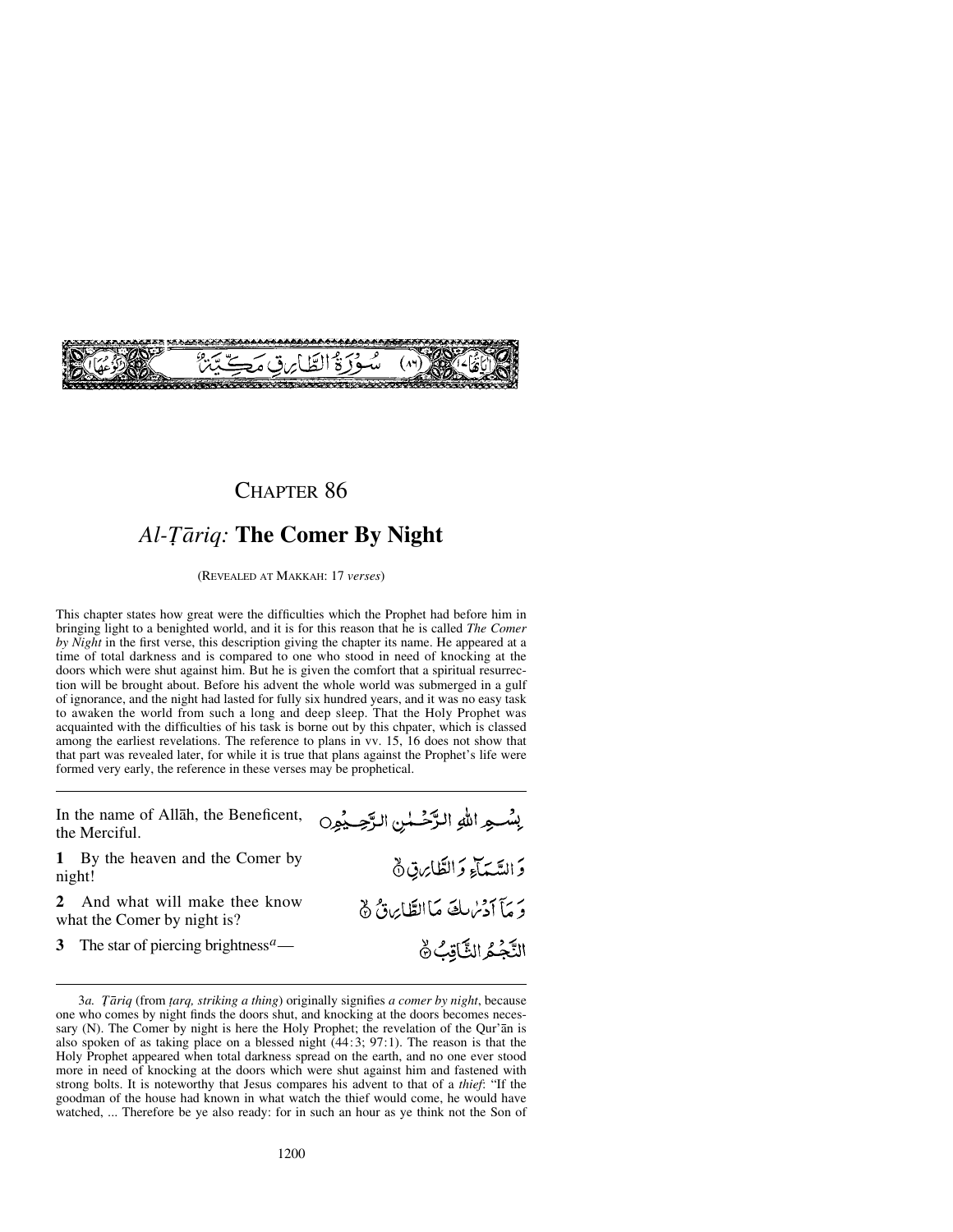**4** There is not a soul but over it is a keeper.*<sup>a</sup>*

**5** So let man consider of what he is created.

**6** He is created of water pouring forth,

**7** Coming from between the back and the ribs.*<sup>a</sup>*

**8** Surely He is Able to return him (to life).

**9** On the day when hidden things are manifested,*<sup>a</sup>*

**10** Then he will have no strength nor helper.

**11** By the cloud giving rain,*<sup>a</sup>*

**12** And the earth opening (with herbage)!

اِنْ كُلُّ نَفْسٍ لَّمَّا عَلَيْهَا حَانِظٌ جُ فَلْيَنْظُرِ الْإِنْسَانُ مِسَّرِ خُلِقَ ﴾ خُلِقَ مِنْ مِّآءٍ دَانِقٍ نَّ يَّخْرُجُ مِنْ بَيْنِ الصُّلِّبِ وَالثَّرَابِيِّ ﴾ إنَّهُ عَلَىٰ رَجُعِهٖ لَقَادِئٌ ﴾ يَوْمَ تَّبُلَى السَّرَآيِرُ ﴾ نَمَالَهُ مِنْ تُرَّةٍ وَّلَا نَاصِرٍ ﴾ وَالسَّمَآءِ ذَاتِ الدَّجْعِ ۞ وَالْأَمْضِ ذَاتِ الصَّدُعِ ﴾

man cometh" (Matt. 24:43, 44). It may be added that  $\overline{T}$  *ariq* is also the name given to the *morning star* (LL), because it comes at the end of the night. But in that sense too the word is applicable to *a great man* or *a chief*, as in the saying of Hind on the day of Uhud: "We are the daughters of the morning-star" (Ar., *al-țāriq*) where the meaning is that we are the daughers of *a chief*, "likening him to the star in elevation" (LL).

In the third verse *the Comer by night* is called *the star of piercing brightness*, indicating that the Comer by night is a star of such resplendent brightness that all darkness will be dispelled before him.

4*a.* Though the words are general, and signify that the deeds done by man are guarded so that he cannot escape their consequences, there is also a comfort for the Holy Prophet here that his opponents will not be able to harm him and that in time they will meet their doom. This is made clear at the end of the chapter.

7*a. Water pouring forth* means the *sperma genitale*. The expression *between the back and the ribs* is a euphemism. A similar expression occurs in a saying of the Holy Prophet: "Whoever gives me a guarantee as to that which is between his two jaws and that which is between his two feet, I guarantee for him paradise" (Msh. 24:10), the significance being the control of the tongue and the control of lust.

9*a.* Note this description of the day of Resurrection. The hidden things are the consequences of one's good or evil deeds, which will be made palpably manifest in the shape of Gardens and fruits or chains and Fire.

11*a. Raj'* (the inf. noun of *raja'a, he returned*) means *rain*, because God returns it time after time, or because the water is raised from the sea and then returned to the earth, by the *samå'* here being meant the *cloud* (LL).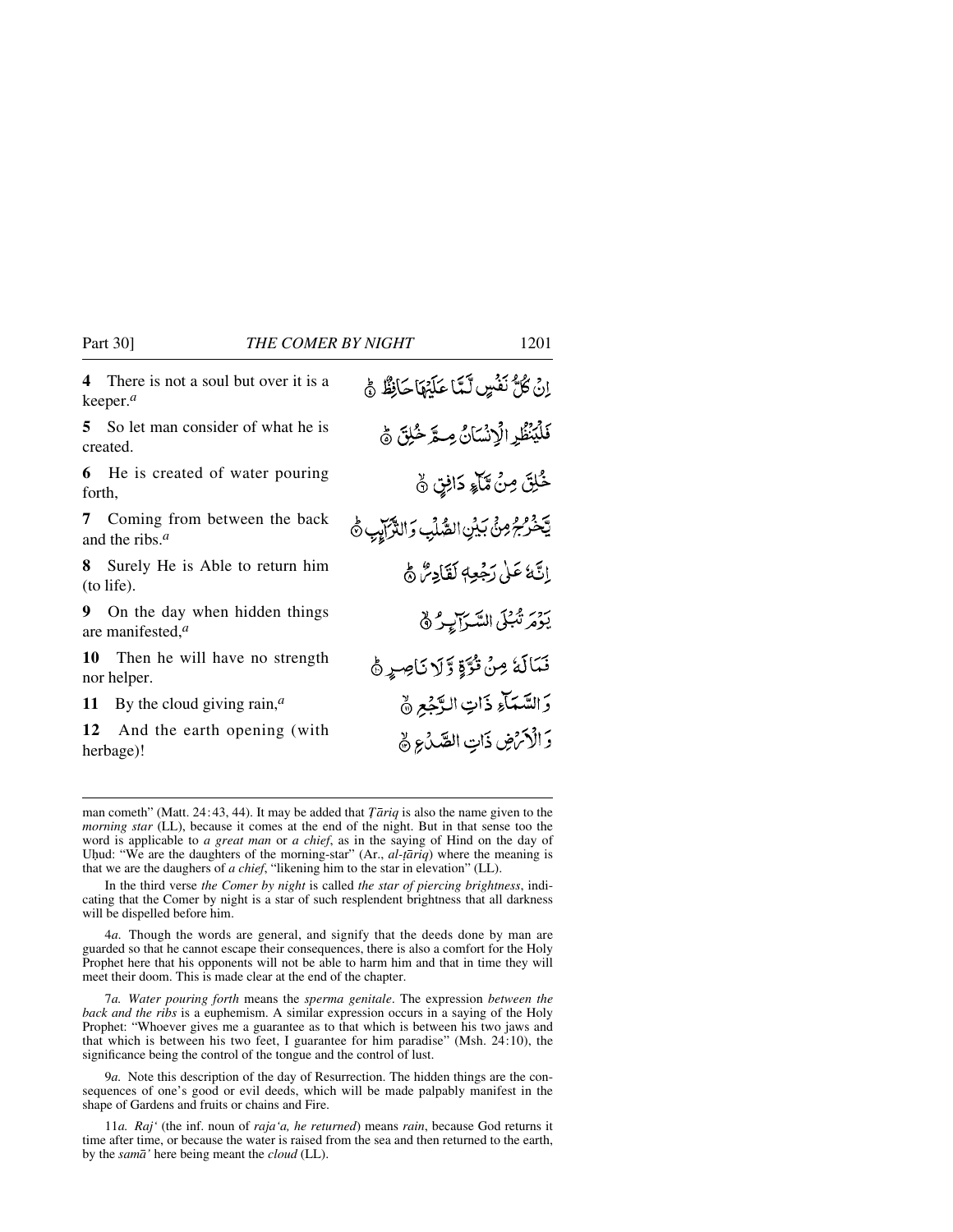| 13 Surely it is a decisive word, $a$      | إِنَّكَ لَقَوْلٌ فَضْلٌ ﴾                          |
|-------------------------------------------|----------------------------------------------------|
| 14 And it is not a joke.                  | وَّ مَا هُوَ بِالْفَـزْلِ ﴾                        |
| 15 Surely they plan a plan,               | اته ويكندون كيدًا                                  |
| 16 And I plan a plan.                     | وَّآكِيْنُ كَيْنَا آَنَّ                           |
| 17 So grant the disbelievers a            |                                                    |
| respite — let them alone for a while. $a$ | قَمَقِّلِ الْكُفُورِيْنَ أَمْهِلُهُ هُ رُوَيْدًا ﴾ |
|                                           |                                                    |

13*a.* The *decisive word* is the Holy Qur'ån. Just as when rain comes down, the earth produces vegetation, so the coming of the Divine revelation is bound to raise a dead nation to life, and no efforts against it would hamper its progress. There is also a reference to the doom of the disbelievers in v. 10, in the words *he will have no strength nor helper*.

17*a.* Whatever doubt there may be as to the significance of this chapter, it is dispelled by the last three verses, which speak of the plans of the opponents to exterminate Truth. The plan of God could not be frustrated, and the earth will receive life, but the Prophet is told to wait for a while. The same is true today.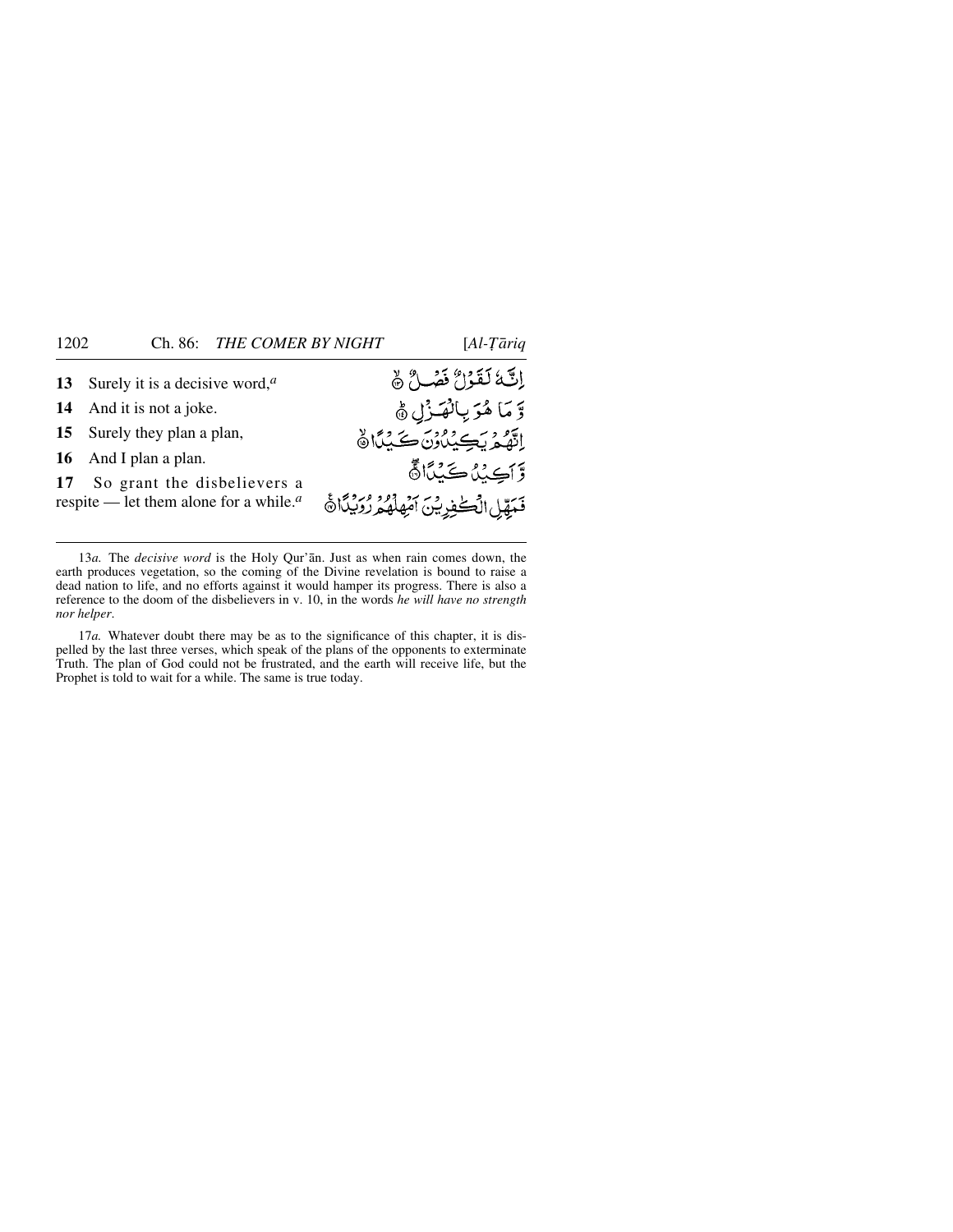

## *Al-A'lå:* **The Most High**

(REVEALED AT MAKKAH: 19 *verses*)

The title of this chapter is taken from the injunction to the Prophet to glorify his *Rabb*, his nourisher to perfection, *The Most High*, the indication clearly being that the Prophet himself would be raised to the highest position. See further 1*a*. The reference to the scriptures of Abraham and Moses in the concluding verse is to show not only that the Holy Qur'ån agrees with previous scriptures in essential principles, but also that those scriptures contain prophecies of the Holy Prophet's advent. The chapter is one of the earliest revelations.

بِسُـهِ اللهِ الرَّحَـٰمٰنِ الرَّحِــبُمِن

سَيِّحِ اسْتَرَ مَ يِّكَ الْأَعْلَى ثَ

الَّذِيْ خَلَقَ فَسَوْى ثَمَّ

وَالَّيْنِيُّ قَيْلَّمَ فَقَيْلُي تَّ

In the name of Allåh, the Beneficent, the Merciful.

- **1** Glorify the name of thy Lord, the Most High!*<sup>a</sup>*
- 2 Who creates, then makes complete,<br>3 And Who measures, then guides,<sup>*a*</sup>
- **3** And Who measures, then guides,*<sup>a</sup>*

3*a.* Vv. 2 and 3 speak of four Divine acts, *khalq* or *creation*, *taswiyah* or *completion*, *taqdßr* or *measuring*, and *hidåyah* or *guiding*. Everything in this universe is subject to these four laws, and so is man. He is created from a very humble and low beginning, his first condition being that of a life-germ which cannot be seen. Then it develops gradually to

<sup>1</sup>*a.* There is here in fact a message of great importance, not only for the Prophet, that he would be raised to the highest place to which man can rise, but for every man that, through the glorification of God, he can rise to the highest place to which he is capable of rising. Hence the order to glorify *The Most High* is immediately followed by the words that He not only creates and makes complete but has also ordained a measure for everyone and He guides everyone to this goal. The glorification of God is thus here stated to be the means of raising man to the highest place to which he is capable of rising. It should be noted that the most important *dhikr* in prayer is *sub√åna rabbiya-l-A'lå*, which is repeated again and again when man is in a state of prostration and assumes the humblest position of which he is capable, thus showing that it is by humbling himself to his utmost before God that he can rise to the highest place.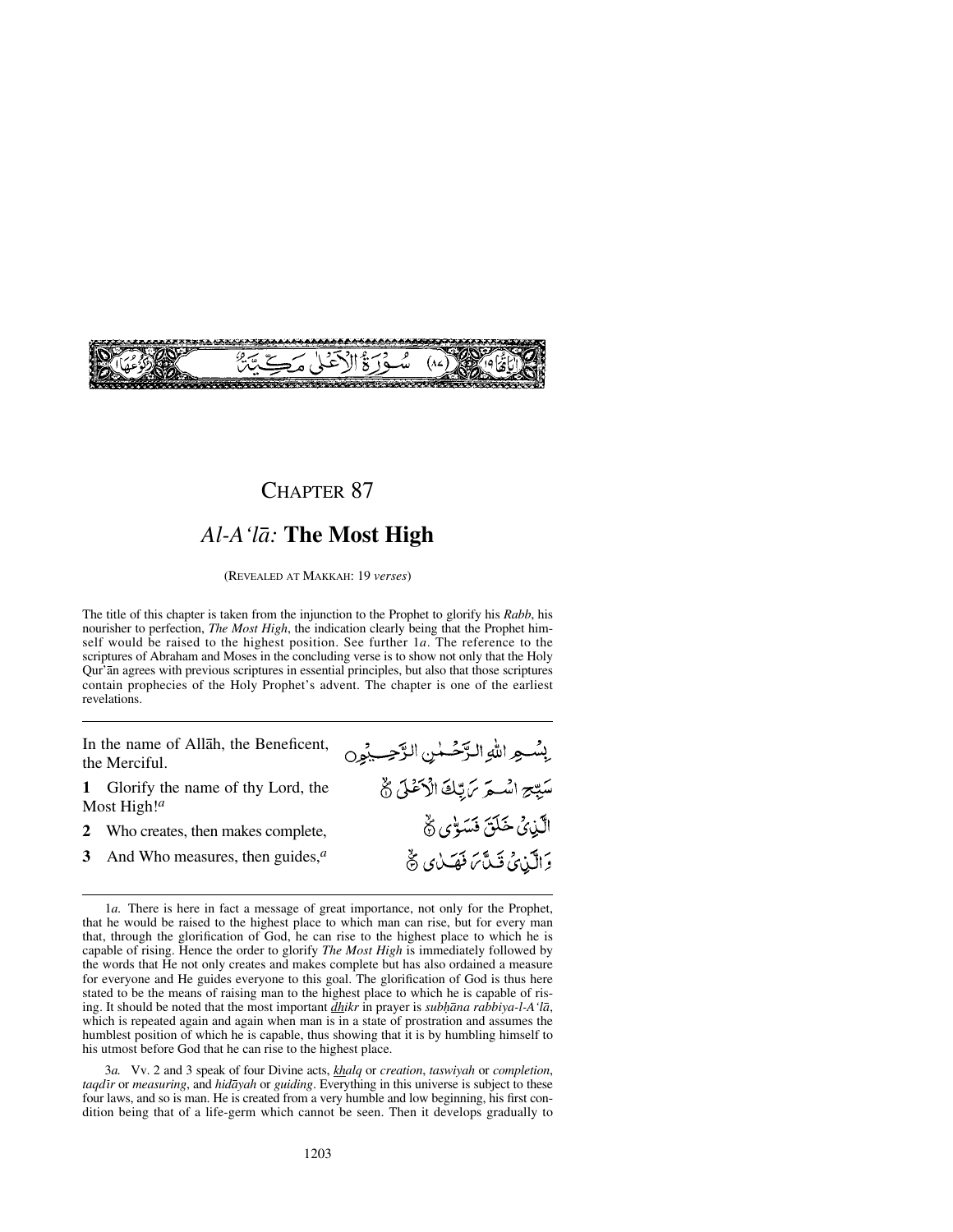**4** And Who brings forth herbage,

**5** Then makes it dried up, dustcoloured.*<sup>a</sup>*

**6** We shall make thee recite so thou shalt not forget —

**7** Except what Allåh please.*<sup>a</sup>* Surely He knows the manifest, and what is hidden.

**8** And We shall make thy way smooth to a state of ease.*<sup>a</sup>*

**9** So remind, reminding indeed profits.*<sup>a</sup>*

**10** He who fears will mind,<br>**11** And the most unforture

And the most unfortunate one will avoid it,

**12** Who will burn in the great Fire.<br>**13** Then therein he will neither live

**13** Then therein he will neither live nor die.*<sup>a</sup>*

وَ الَّذِيَّ اَخْرَجَ الْمَرْعِي يُّ فَجَعَلَهُ غُثَاَءً آخُوٰى هُ سَنُقْرِئُكَ فَلَا تَنْشَى ﴾ الآما ينبآءَ اللهُ ۖ إِنَّ مَا يَعْدَدُ الْجَهْبَ دَ مَا يَخْفِي۞ رْ بْيِيْتِرْكَ لِلْيُسْرٰى ﴾ فَيَأَكِّرْ إِنْ تَفَعَتِ النِّكَّ كُلُّ يُ سَيَدَتَ تَ مَنْ تَخْشَى ۞ يرسيديهما الأحشقي ١٥ الَّذِينَ يَصُلَى النَّاسَ الْڪُبُرٰي ڇَ نْدَّ لَا يَبُدُّتُ فِيهَادَ لَا يَحْيِي ﴾

complete human form. This is the subject-matter of v. 2. The third verse then lays down that everything in creation is held under control: it is made according to a measure and its progress lies along a certain line; and that it is God Who guides it or makes it walk along that line. The whole is in special reference to the spiritual advancement of man through Divine glorification.

5*a.* This is to show that herbage, too, receives life but there is no higher purpose in its creation beyond the fact that it serves to sustain man; so it dries up. But there is a higher purpose in the creation of man; and it is to fulfil that purpose that God sends His revelation, which is spoken of in the next verse.

7*a.* Man is apt to forget, and the Prophet was a human being and he too was apt to forget. But he never forgot a word of the Divine revelation which came to him. He sometimes received long chapters, such as the sixth, which runs into twenty sections, on a single occasion, but the whole was so deeply impressed on his mind that once it was read out to him by the Holy Spirit, he repeated it without forgetting a word of it. Still more difficult was his task when chapters were received piecemeal. The reference in *what Allåh please* is not to Divine revelation which the Prophet never forgot, but to other things which he forgot as a human being.

8*a.* The words predict the Prophet's triumph and the removal of the distress in which Islåm was.

9*a.* For *in*, meaning *qad*, or *indeed*, see LL, which quotes numerous instances from the Qur'ån as well as from Arabic prose and poetry.

13*a.* There is no *life* in hell, for life is only for the righteous; neither is there *death*, because death signifies a state of complete rest.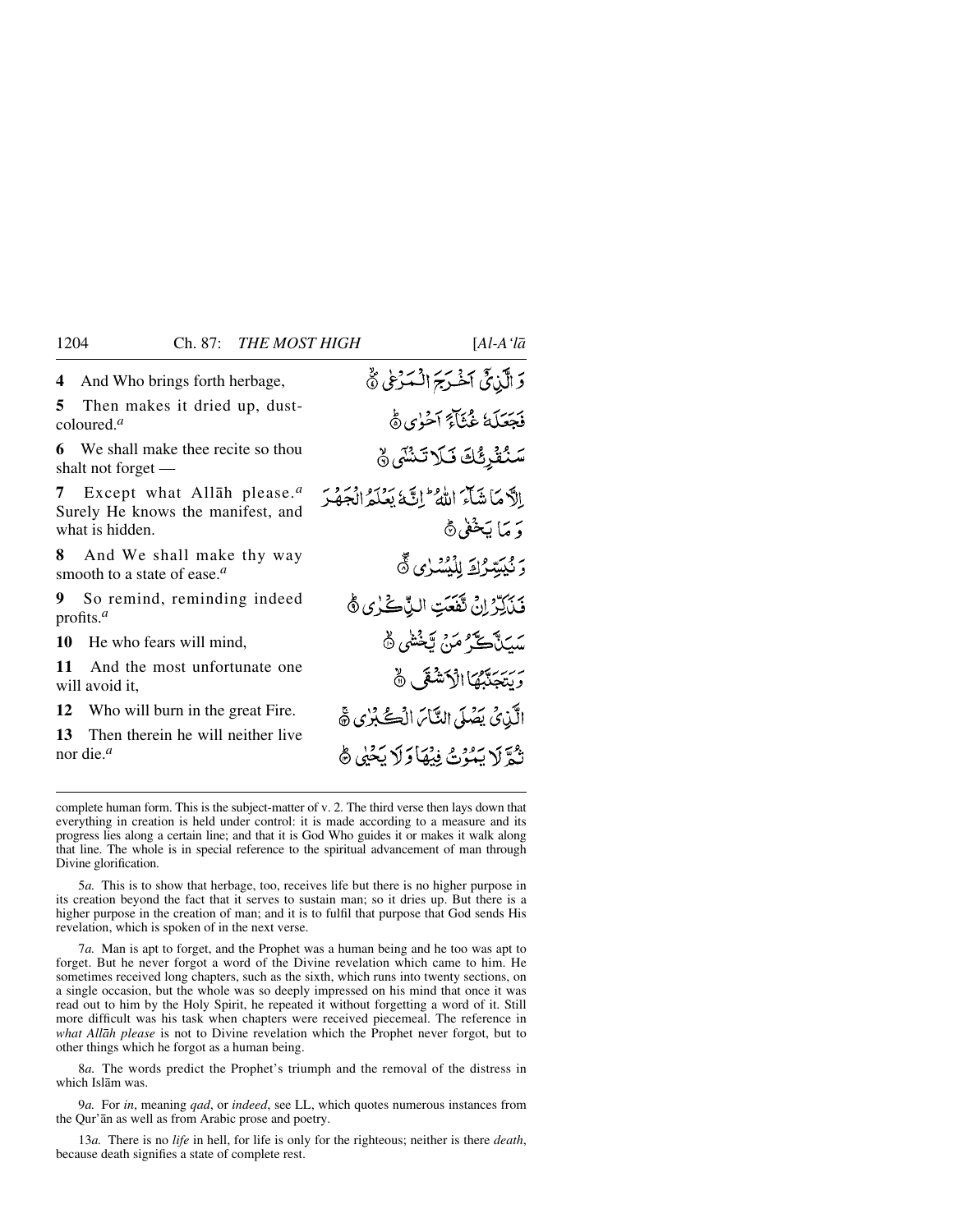**14** He indeed is successful who purifies himself, **15** And remembers the name of his

Lord, then prays.

**16** But, you prefer the life of this world,

**17** While the Hereafter is better and more lasting.

**18** Surely this is in the earlier scriptures,

**19** The scriptures of Abraham and Moses.*<sup>a</sup>*

قَنْ آفْلَحَ مَنْ تَنْزَلْ ﴾ دَ ذَكَرَ اسْتَدَّتَ بِيَّةٍ فَقَدَنَّى ﴾ بَلِّ نُؤْثِرُوْنَ الْحَيْرَةَ الدُّنْكَ وَّ دَ الْأَخِرَةُ خَبِيرٌ وَّ اَبْقَى ۞ إِنَّ هٰذَا لَفِي الصُّحُفِ الْأَرْزِلِي نَّ صُحُفٍ إِبْرٰهِ يُمَرَ وَ مُؤْسَىٰ ﴾

19*a.* The preference of the good of the Hereafter to the transitory advantage of this life is the one great truth preached by all prophets. There is also a reference here to the prophecies concerning the Holy Prophet which are to be found in the revelation granted respectively to Abraham and to Moses; see 2:124*a* and 2:41*a*. Or, the essential principles of religion are meant, which are common to all the great religions.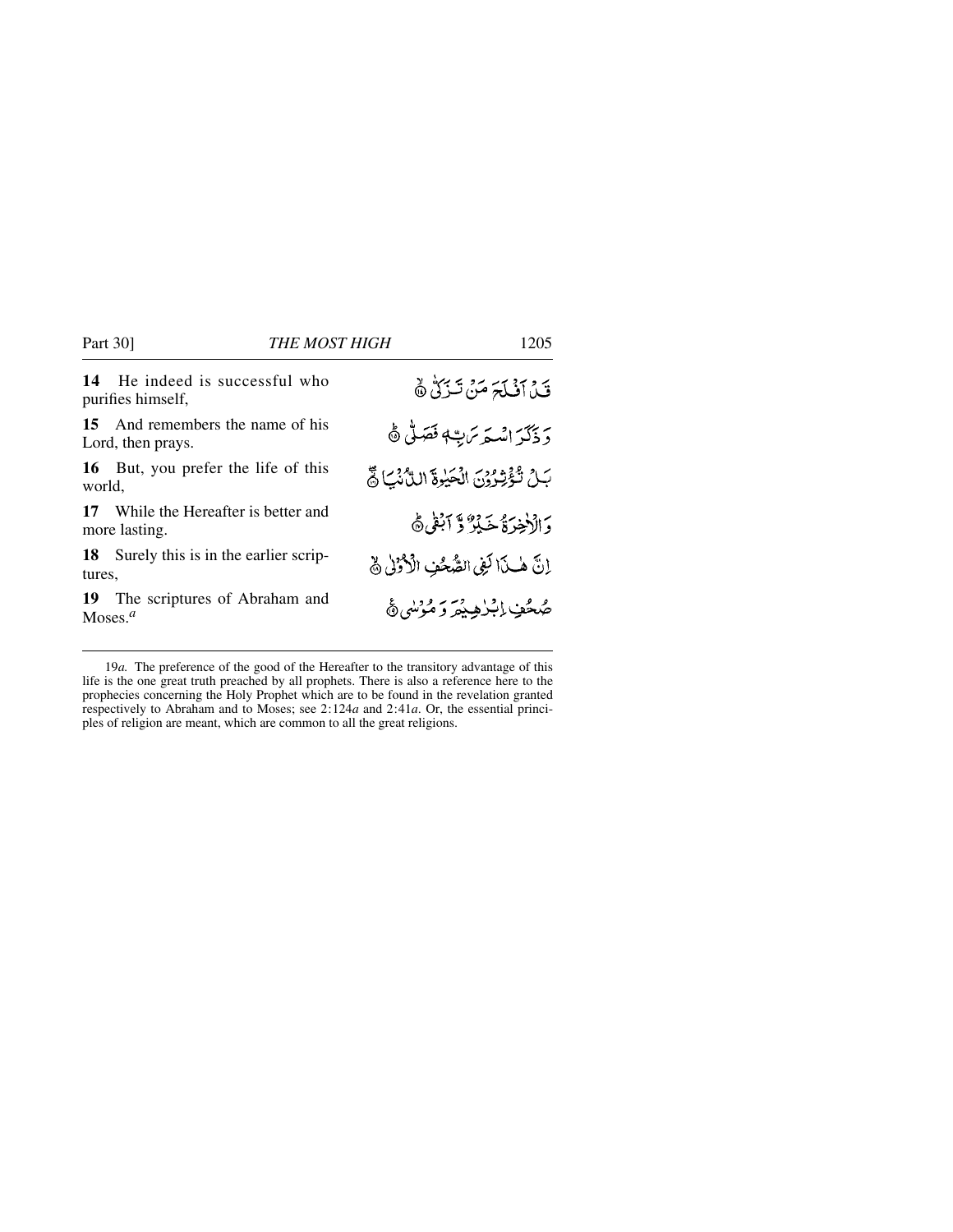

# *Al-Ghåshiyah:* **The Overwhelming Event**

(REVEALED AT MAKKAH: 26 *verses*)

*The Overwhelming Event*, whose mention in the first verse supplies a name to this chapter, is the doom of the opponents in this life and their punishment in the Hereafter. The date of revelation is placed about the fourth year of the Prophet's call.

In the name of Allåh, the Beneficent, the Merciful.

**1** Has there come to thee the news of the Overwhelming Event?*<sup>a</sup>*

- 2 Faces on that day will be downcast,<br>**3** Labouring, toiling,
- **3** Labouring, toiling,
- **4** Entering burning Fire,<br>**5** Made to drink from a h
- **5** Made to drink from a boiling spring.<br>**6** They will have no food but of thorns.
- **6** They will have no food but of thorns,<br>**7** Neither nourishing nor satisfying

**7** Neither nourishing nor satisfying hunger.

- **8** Faces on that day will be happy,<br>**9** Glad for their striving.
- **9** Glad for their striving,
- **10** In a lofty Garden,

بِسُبِهِ اللَّهِ الزَّحْسِينِ الزَّحِسِيْمِ 0 هَــِنْ آتْبِكَ حَيْدِيْثُ الْعَبَاشِيَةِ نَّ وْدِوْءٌ لِيَوۡمَىٰنِيۡ خَاشِعَـٰهُ ۚ ۞ عَامِلَةٌ تَاصِبَةٌ \* \* تَصَلَّى نَائِمَا حَامِيَةً ﴾ سُنْفَى مِنْ عَيْنِ اٰنِيَةٍ ۞ لَسْ لَقِيمٌ طَعَامٌ إِلاَّ مِنْ ضَرِيْجٍ ۞ لاَ يُسْمِدُ، وَلَا يُغْبِيْ مِنْ جُوُعٍ ﴾ وَجُوْعٌ يَوْمَىٍنِ تَاعِمَةٌ ﴾ ت وي) تراضية هُ ِ فِيَ جَنَّةٍ عَالِيَةٍ ۞

<sup>1</sup>*a.* The Overwhelming Event is no doubt the Resurrection, but the overwhelming event of this life is the doom of the opponents of Truth. The description of the two parties that follows applies to an utterly discomfited and disappointed enemy and to the faithful in the hour of their triumph.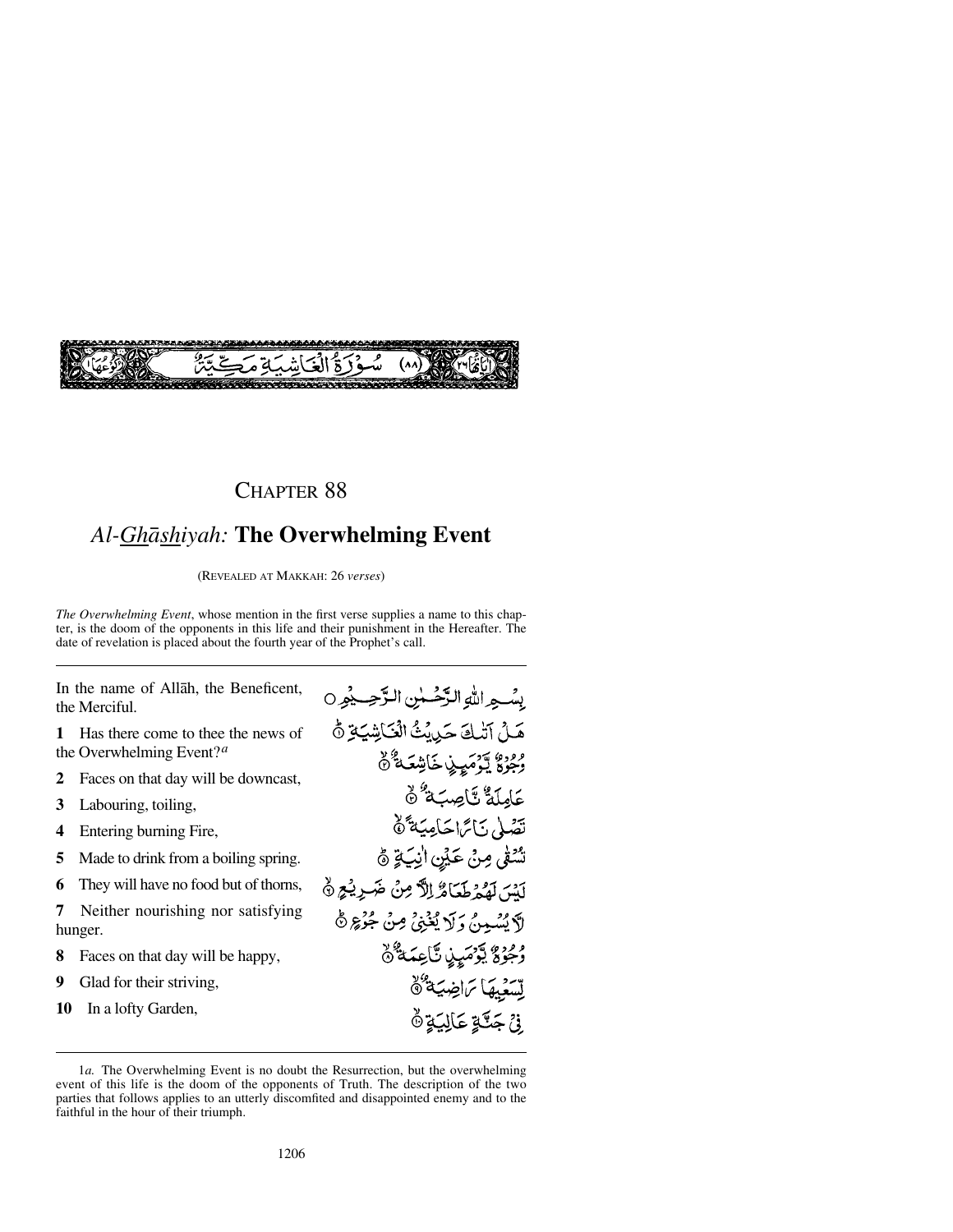**11** Wherein thou wilt hear no vain talk.

**12** Therein is a fountain flowing.<br>**13** Therein are thrones raised high

**13** Therein are thrones raised high,<br>**14** And drinking-cups ready placed

**14** And drinking-cups ready placed,<br>**15** And cushions set in rows

**15** And cushions set in rows,<br>**16** And carnets spread out.

16 And carpets spread out.<br>17 See they not the clou

See they not the clouds, $^a$  how they are created?

**18** And the heaven, how it is raised high?

**19** And the mountains, how they are fixed?

**20** And the earth, how it is spread out?

21 So remind. Thou art only one to remind.

**22** Thou art not a warder over them —

**23** But whoever turns back and disbelieves,

**24** Allåh will chastise him with the greatest chastisement.

25 Surely to Us is their return.<br>26 Then it is for Us to call t

Then it is for U<sub>s</sub> to call them to account.

لَا تَسْمَعُ فِيْهَا لَاغِيَةً ﴾ فبنقاعَةُ؟ جَابِرتَهُ ۖ ثَا فدميا مرع ه په د وَّ نَيَدَايِرَةٌ مَصْر وَّ يَرَرَانِيُّ مَبْنُوْثَ<sup>8</sup> هُ آفَلَا يَنْظُرُوْنَ إِلَى الْإِيلِ كَيْفَ حُلقَتْ ۞ وَإِلَى السَّبِيَآءِ كَيْفَ سُ فِعَتْ لَهُ وَإِلَى الْجِبَالِ كَيْفَ نُصِيَتْ ﴾ وَ إِلَى الْأَمْرَضِ كَيْفَ سُطِحَتْ ﴾ فَيْأَبِّرْ قَالِيَّكَأَنَّتَ مُنْآَكِّرٌ ﴾ لَّسْتَ عَلَيْهِمْ بِمُصَّيْطِرٍ ﴾ الآمَنْ تَدَلَّىٰ دَڪَفَدَهُا فَيُعَيِّكُمُ اللَّهُ الْعَذَابَ الْأَكْبَرَةُ اِنَّ اِلَنْتَآ اِبَابَهُمْ & ثُمَّ إِنَّ عَلَّيْنَا حِسَابَهُمْ ثَ

<sup>17</sup>*a. Ibil* means *clouds that bear the water for rain* (T, LL). As this significance suits the context better, I adopt this instead of the usual rendering, the *camels*, the mention of the clouds along with the heavens, where they exist, and with mountains, which cool the vapours so that they pour down water, and the earth, which benefits by that water, being in accordance with what is said in many other places.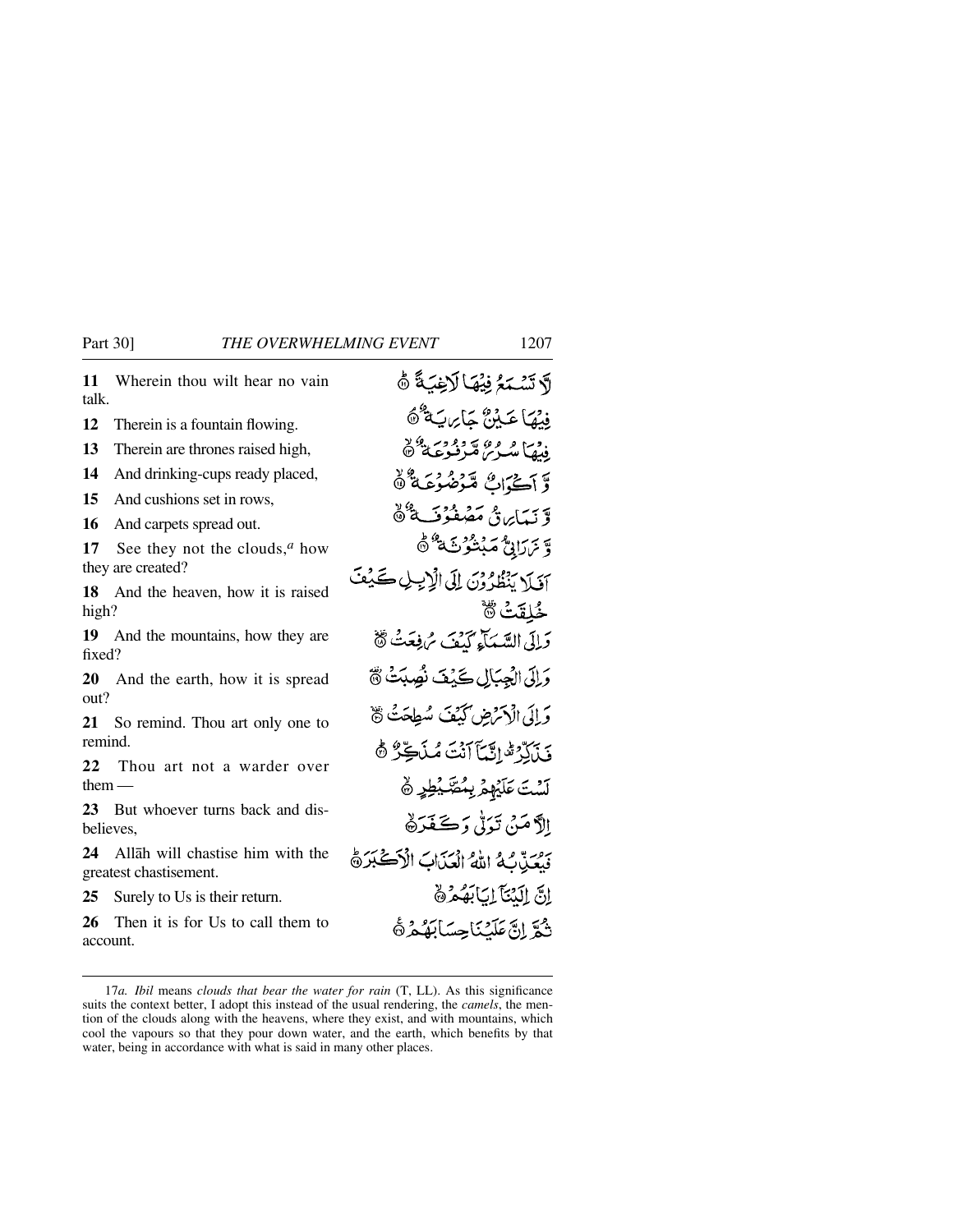

# *Al-Fajr:* **The Daybreak**

(REVEALED AT MAKKAH: 30 *verses*)

The important *Daybreak* which gives its name to this chapter is the first morning of the month of *Dhu-l-Hijjah*, or the month of pilgrimage, because pilgrimage gave Makkah great importance as a trade centre and made its residents enjoy a life of ease, the trade of the whole country being brought to their very doors. A warning is given here of the punishment that must overtake the city, as punishment overtook 'Åd, Tham∂d and others. It is one of the earliest revelations.

In the name of Allåh, the Beneficent, the Merciful.

- **1** By the daybreak!
- **2** And the ten nights!
- **3** And the even and the odd!
- **4** And the night when it departs!*<sup>a</sup>*
- **5** Truly in this is an oath for men of understanding.



<sup>4</sup>*a.* There is a great variety of opinion as to what is meant by *the daybreak, the ten nights*, and *the even and the odd*. I think the reference is to the importance attached to Makkah (which is mentioned as *The City* in the commencement of the next chapter), because it was not only the spiritual centre of Arabia, but had also become its trade centre, on account of pilgrims resorting to it from all parts of Arabia. *The daybreak* would thus signify the daybreak of the first of the month of *Dhu-l-Hijjah; the ten nights* would stand for the first ten nights of that month, the tenth day being the day of sacrifices. According to another interpretation, the ten nights are the last ten nights of the month of Ramadan, in which occurs the *lailat al-qadr*. By the *even* and the *odd*, according to a hadith, is meant the prayer which consists of even and odd rak'ahs (Tr. 44:89). Others however say that by *shaf'* is meant the creation, which consists all of pairs (51:49) and by *watr* (odd) is meant the Creator (RM). The whole is a warning to the people of Makkah that, if they do not heed the warning, their end will be the same as the end of previous rejectors of truth.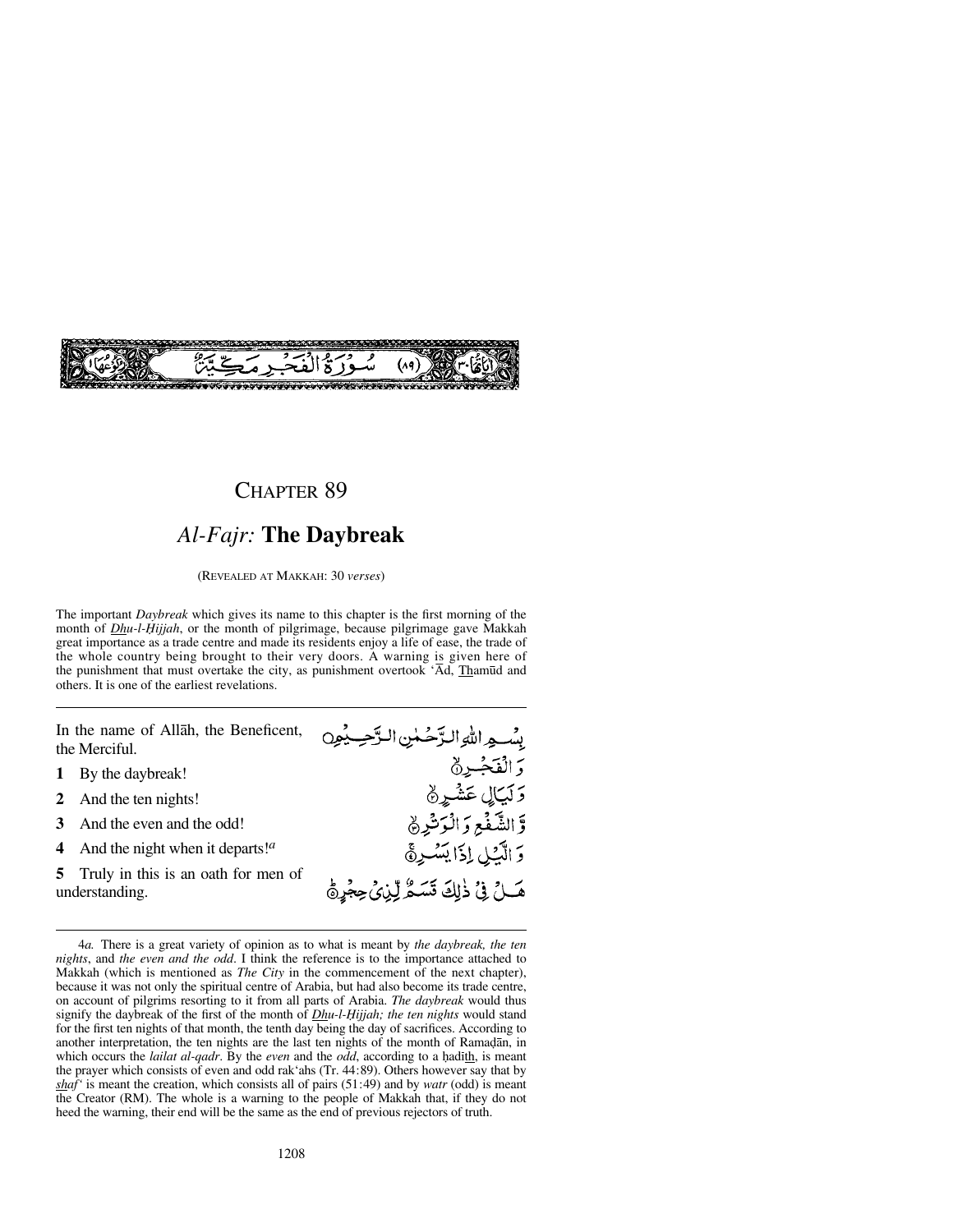**6** Hast thou not considered how thy Lord dealt with  $\overline{A}d$ .

**7** (Of) Iram,*<sup>a</sup>* having lofty buildings,

**8** The like of which were not created in the land;

**9** And (with) Thamūd, who hewed out rocks in the valley;

**10** And Pharaoh, the lord of hosts,

**11** Who exceeded limits in the cities,

**12** And made great mischief therein?

**13** So thy Lord poured on them a portion of chastisement.*<sup>a</sup>*

**14** Surely thy Lord is Watchful;

**15** As for man, when his Lord tries him, then gives him honour and favours him, he says: My Lord honours me.

**16** But when He tries him, then straitens to him his subsistence, he says: My Lord has disgraced me.*<sup>a</sup>*

**17** Nay, but you honour not the orphan,

**18** Nor do you urge one another to feed the poor,*<sup>a</sup>*

آلهُ تَرَكَّيْفَ فَعَيِّلَ بِرَبُّكَ بِعَادِرَةٌ إتهقرذات العسكادة الَّتِيَّ لَمْ يُخْلَقُ مِثْلُهُا فِي الْبِلَادِيٌّ رَ تَمُوْدَ الَّذِيْنَ حَايُواالصَّغْرَ بِالْوَادِيُّ وَفِرْعَوْنَ ذِى الْأَوْتَادِ ﴾ الَّذِيْنَ طَغَوَّا فِي الْبِلَادِ ﴾ فَأَكْثَرُوْا يِّيهَا الْفَسَادَةُ فَصَبَّ عَلَيْهِمْ مَ بُّكَ سَوْطَ عَذَابٍ ﴾ اِنَّ مَرتَكَ لَبَالْبِرُصَادِ ﴾ وَإِمَّةَ الْإِدْنَسَانُ إِذَا مَا انْتَلَبِهُ سَ تَّ مَّا فَأَكَدُمَهُ وَنَعْبَهُ لَهُ فَيَقُوْلُ رَدِّحَ ٱلْدِمَنِ ﴾ وَإِمَّآاَوۡامَاالۡتَلَيۡهُ فَقَيۡدَيۡ عَلَيۡتَهِ رِيزَ قِيَاءُ فَيَتَقُونُ بِرَبِّيٌّ أَهَانَيْنِ ۞ كَلَّهُ سَلِّ لَهُ تُكْرِمُوْنَ الْيَتِيْمَرَ ﴾ وَ لَا تَخَضُّونَ عَلَى طَعَامِ الْمِسْكِينِينَ

<sup>7</sup>*a. Iram* or *Aram* was, according to one account, the name of the grandfather of 'Åd, from whom the tribe took its name, and according to another, the name of a city in which it lived. The 'Åd are here called *dhåt al-'imåd*, the word *'imåd* meaning *lofty buildings, supported by columns*. But *dhåt al-'imåd* may also mean *possessing tallness* (LL).

<sup>13</sup>*a. Sau∆* signifies primarily *the mixing of one thing with another* (R). It then comes to signify *a whip*, but here it means *a portion* or *a share* (LL), the significance being that they received a portion of the punishment here, greater punishment overtaking them after death.

<sup>16</sup>*a.* As a general statement, it means that God tries man both by granting him affluence, in which case he is puffed up with pride and says that his wealth is an indication that God honours him, and by poverty, in which case he thinks that God has disgraced him. But wealth is no indication of a man's honour.

<sup>18</sup>*a.* Vv. 17 and 18, as also the 19th, show how the Prophet felt for the orphans, the poor and the weak, so much so that he warns his powerful and wealthy opponents that their indifference to the orphans and the poor and their injustice to the weak will bring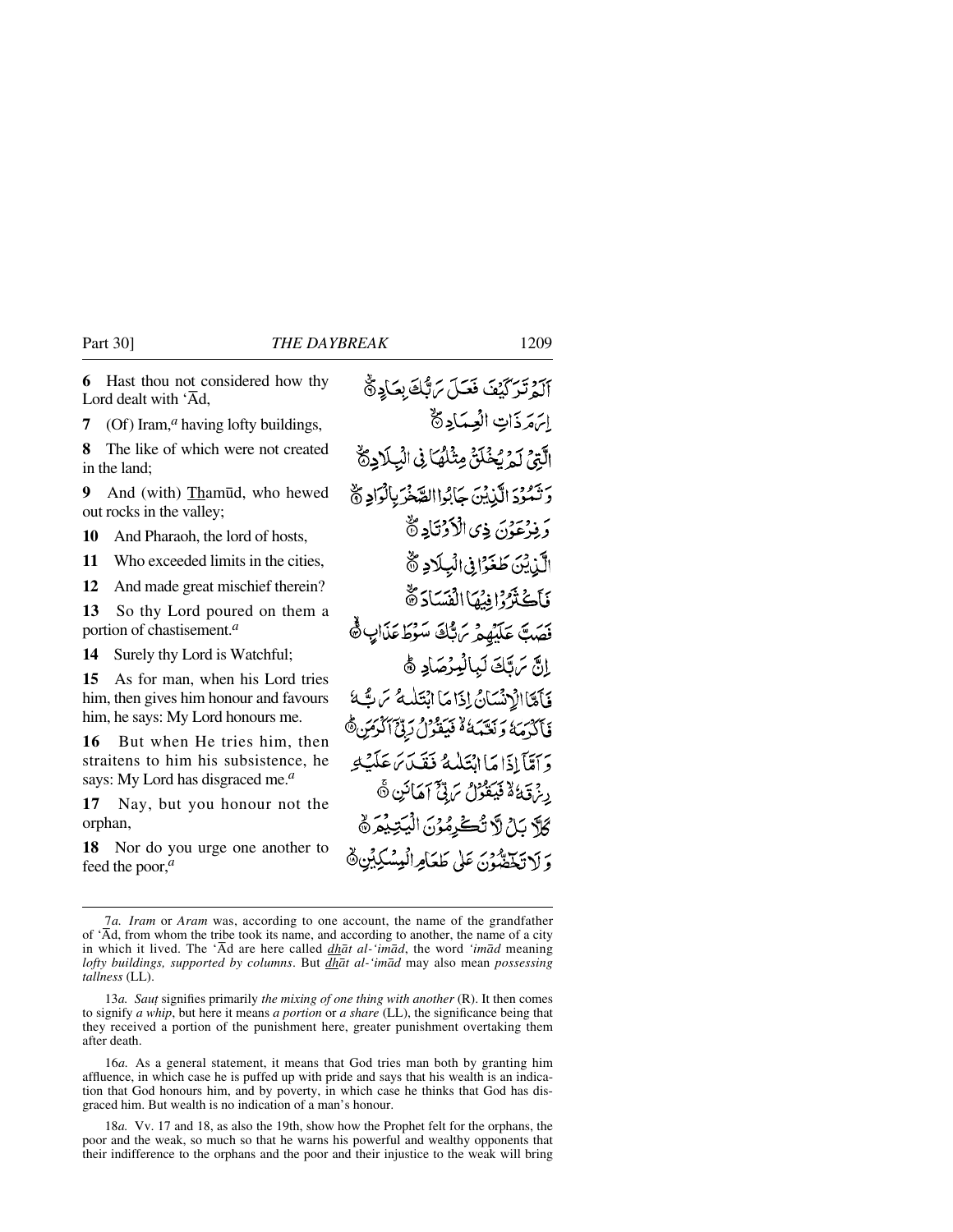**19** And you devour heritage, devouring all,*<sup>a</sup>*

**20** And you love wealth with exceeding love.

**21** Nay, when the earth is made to crumble to pieces,

**22** And thy Lord comes with the angels, ranks on ranks;

**23** And hell is made to appear that day.<sup>*a*</sup> On that day man will be mindful, and of what use will being mindful be then?*<sup>b</sup>*

**24** He will say: O would that I had sent before for (this) my life!

**25** But none can punish as He will punish on that day.

**26** And none can bind as He will bind on that day.*<sup>a</sup>*

**27** O soul that art at rest,

**28** Return to thy Lord, well-pleased, well-pleasing,

**29** So enter among My servants,

**30** And enter My Garden!*<sup>a</sup>*

وَ يَأْكُرُنَ التَّرْثَ اَكْلَالَتَّاتَّ وَتَجِعُوْنَ الْمَالَ حُتَّاجَةًاهَا ؘػڷۜڒؘٳۮؘٳۮػؾؚ ٳڷۯٙ؆ڞؙۦػڰٞٵۮڰ۠ وَّجَاءَ رَبُّكَ وَالْبَلَكُ صَفَّاً صَفَّاً هَ رَ جِائِءَ يَوۡمَيِنِي بِجَهَـنَّمَـ ۙ يُوۡمَيِنِي تَتَنَكَّرُّ الْإِنْسَانُ وَ آتَّى لَهُ الذَّكَرْ يِ ثَمَّ بِيْنُوْلُ يٰلَيْتَنِيُّ قَيْلَهُمْتُ لِحَيَاتِيٌّ ﴾ فِيَوْمَيِنِ لَّا يُعَنِّبُ عَذَابَةَ آَحَدُّهَ وَّ لَا يُدْثِقُ دَ ذَاقَةَ آَحَدٌ ۞ بَائِتُهَا التَّفْسُ الْمُطْهَبِيَّةُ @ الرَجِعِيِّ إِلَىٰ مَ تِبْكِ رَاضِيَةً مَّرْضِيَّةً ﴾ فَأَدْخُلِيٌّ فِي عِبْدِيٍّ ۞ دَ ادْخُلِيْ جَٽَبَيْ هَي

19*a.* Among the Arabs, women and young children were not allowed to have any share in the inheritance, because they could not fight the enemy.

23*a.* The crumbling to pieces of the earth, the coming of the Lord with angels, and the appearance of hell, refer equally to the punishment in this life as to that in the next.

23*b.* Being "mindful" is of no use to a man when punishment overtakes him.

26*a.* These words indicate the severity of the punishment.

30*a.* The concluding verses of this chapter refer to the highest stage of the spiritual development of man, the stage in which he *rests contented* with his Lord, and finds his

down upon them the Divine judgment, which will shatter their power. As he was in the beginning so he remained to the end, a true well-wisher of the weak and the oppressed. And when he became the head of a State, he provided for the orphans and the poor out of the public funds, thus forestalling the Poor Laws and Old Age Pensions by thirteen centuries; see 9:60.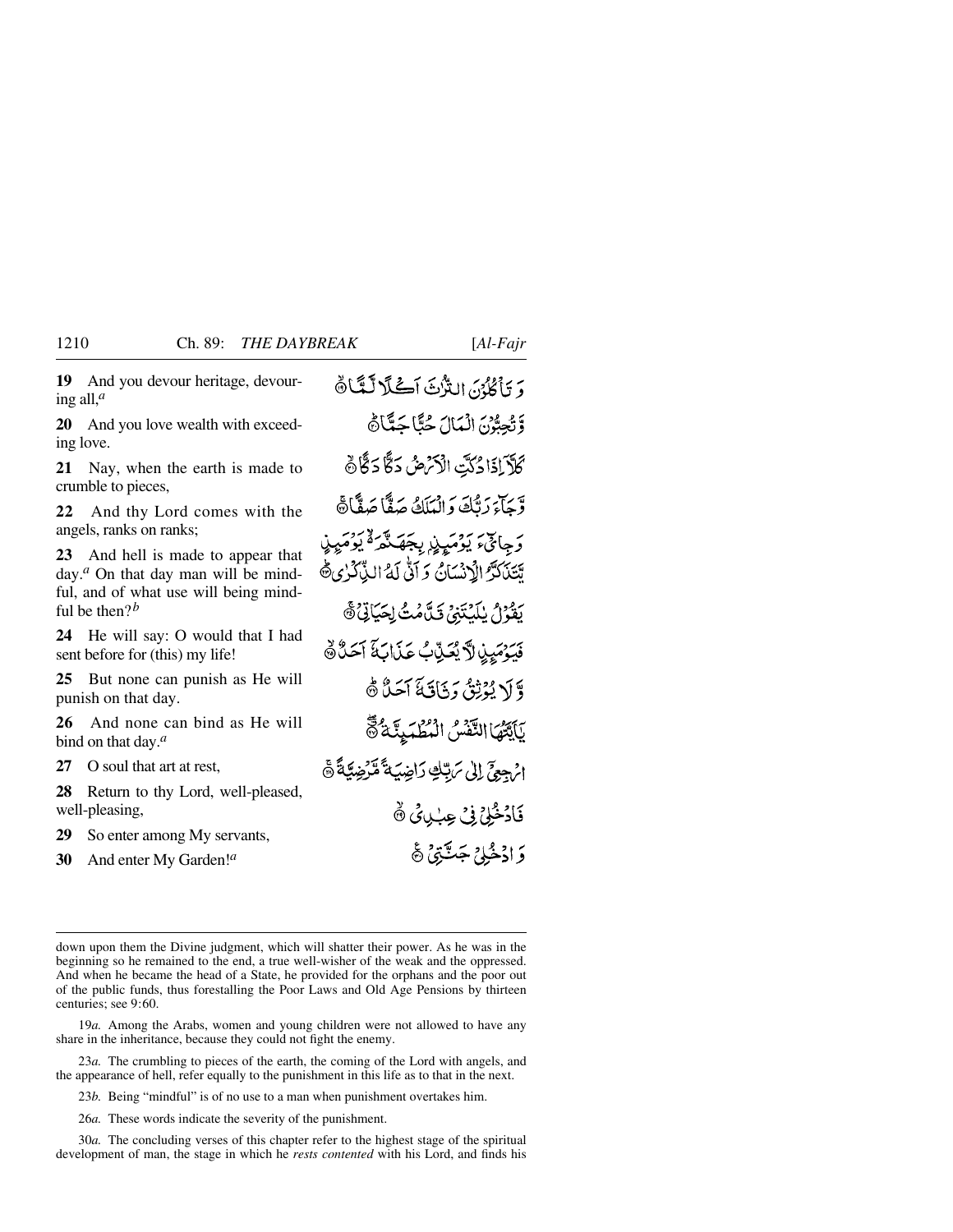quietude, his happiness, and his delight in Him. This is the heavenly life. It has already been noted — see 12:53*a* and introductory note to ch. 75 — that the Holy Qur'ån recognizes three stages in spiritual development, the *ammårah* or the animal stage (12:53), the *lawwāmah* or the human stage (75:2), and the *muṭma'innah* or the heavenly or spiritual stage, mentioned here. At this last stage, the pure and perfect sincerity, truth and righteousness of a person are rewarded by Almighty God by granting him a heaven on this earth. All others look to a prospective paradise, but he enters paradise in this very life. It is at this stage, too, that a person realizes that the prayers and worship which at first appeared to him as a burden are really a nourishment on which the growth of his soul depends, and that this is the basis of his spiritual development. The spirit — which in the second stage, although blaming a man for the impurities of life, is yet powerless to resist the evil tendencies, or to blot them out wholly, and too infirm to establish a man upon the principle of virtue with firmness — now reaches a stage of development in which its efforts are crowned with success. The state of struggle with sinful propensities passes away, an entire change comes over the nature of man, and the former habits undergo a complete transformation.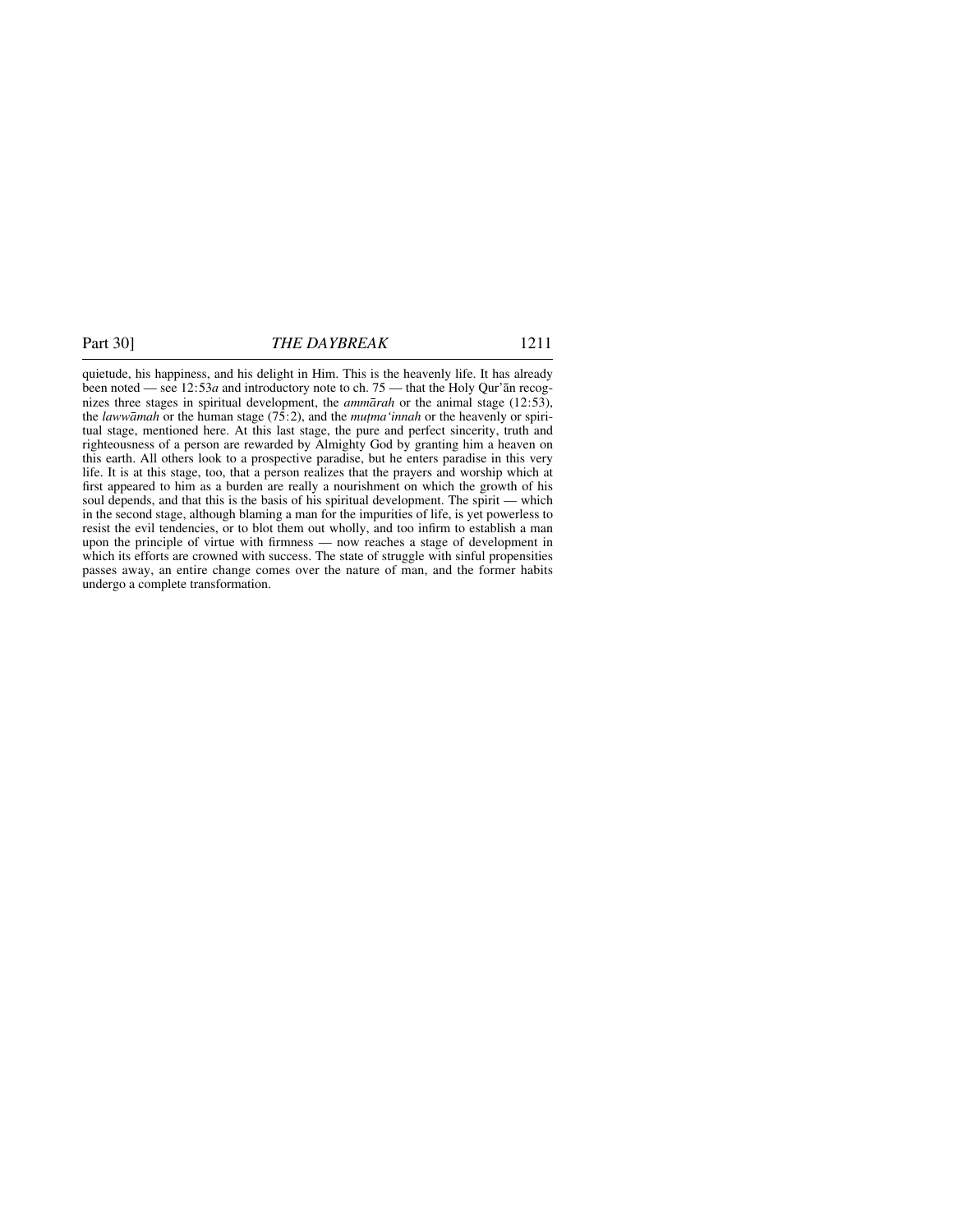

# *Al-Balad:* **The City**

(REVEALED AT MAKKAH: 20 *verses*)

*The City* spoken of in the first verse, from which this chapter receives its name, is Makkah — the City which in the last chapter has been warned of punishment overtaking it as it had overtaken former nations. But it was to be the spiritual centre of the whole world, and there is a clear prophecy in the second verse that a time would come when, not only would the Muslims not be persecuted in that city, but they would even enjoy freedom from all obligations in it — the reference being to the establishment of their rule therein. By general consent the chapter is regarded as one of the very earliest revelations; it is assigned to the first year of the Call.

In the name of Allåh, the Beneficent, the Merciful.

**2** And thou wilt be made free from obligation in this City*<sup>a</sup>* —

إِسْسِهِ اللَّهِ الرَّحْمٰنِ الرَّحِينُون لَآ أُقۡيِدِهُ لِهِفَ ٰآ الۡمَبَكِّلِ ﴾ رَبِّ بِنَ حِلٌّ بِهِٰذَا الْبَلَدِينَ

**<sup>1</sup>** Nay, I call to witness this City!*<sup>a</sup>*

<sup>1</sup>*a.* By *this City* is meant Makkah (B. 65:xc). Thousands of years before, Abraham had prayed for a city to be raised in that wilderness where he had left one branch of his descendants (14:37), and for a Prophet to be raised among them (2:129); see 2:124*a*.

<sup>2</sup>*a.* The words are parenthetical. *Ïill* is an infinitive noun, and signifies the same as *halāl*, meaning *in a state which is the opposite of harām*, and hence it signifies *free from obligation or responsibilty with respect to a thing*. English translators have generally adopted a different translation: *And thou a dweller in this land* (Palmer); and *thou residest in this territory* (Sale); *the soil on which thou dost dwell* (Rodwell); which is wrong, because *√alla*, as meaning *nazala*, i.e., *he alighted*, or *abode*, or *lodged in a place*, has its *infinitive <i>hulūl* or *hull* (LL) and not *hill*, which is the word occuring here. Some commentators have also been led into this error. The significance which I adopt is in accordance with the true significance of the word *hill*, for you say *anta fi hill-in min kadhā*, meaning *thou art free from obligation or responsiblity with respect to such a thing*. The statement in this case is prophetical, indicating that the Prophet would be made free from obligation in respect to the sacredness of the territory of Makkah, being allowed to enter it by force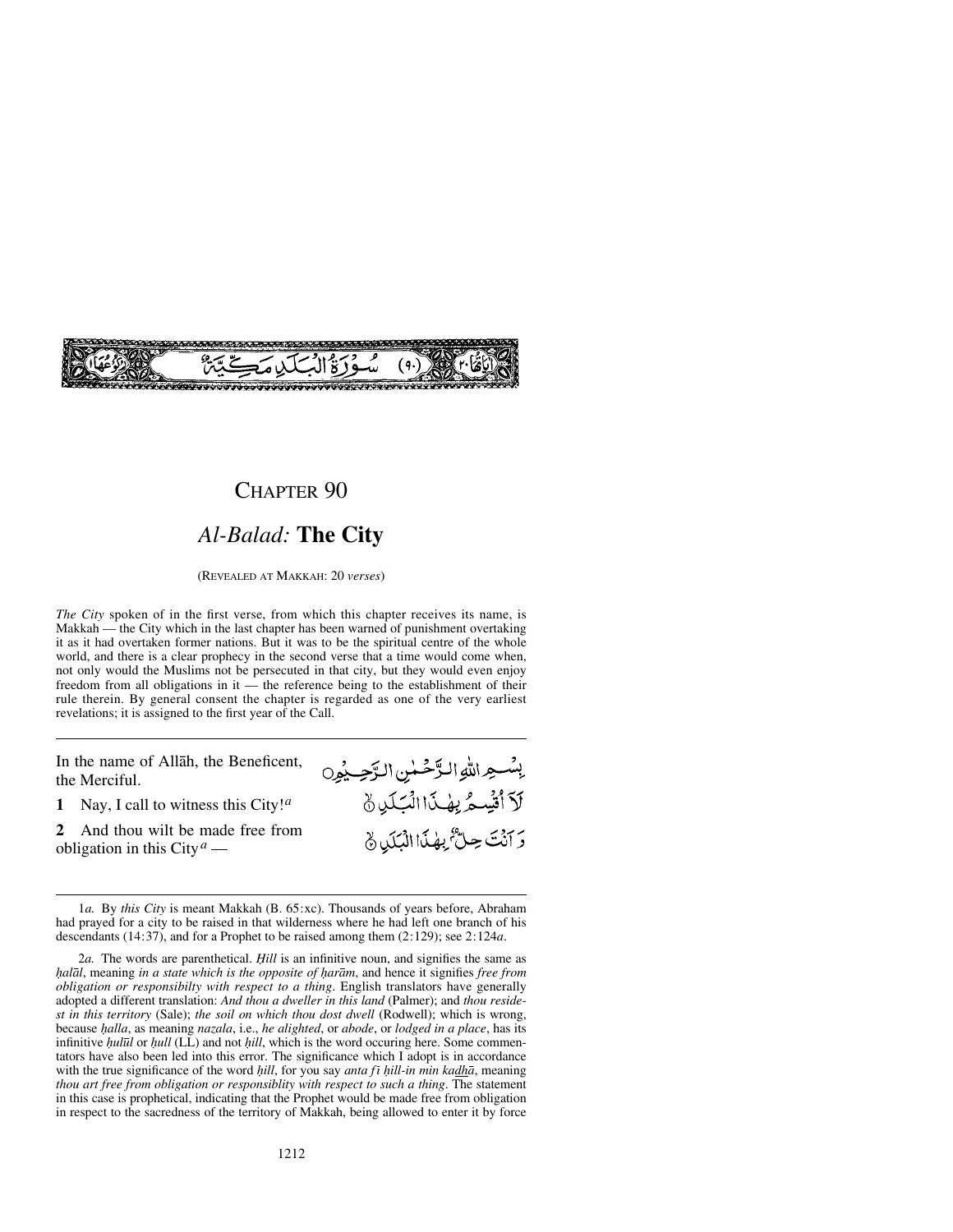#### Part 30] *THE CITY* 1213

**3** And the begetter and he whom he begot!*<sup>a</sup>*

**4** We have certainly created man to face difficulties.*<sup>a</sup>*

**5** Does he think that no one has power over him?*<sup>a</sup>*

**6** He will say: I have wasted much wealth.*<sup>a</sup>*

**7** Does he think that no one sees him?

**8** Have We not given him two eyes,

**9** And a tongue and two lips,

**10** And pointed out to him the two conspicuous ways?*<sup>a</sup>*

وَوَالِيدٍ وَمَا وَلَدَنَّ لَقَلَ خَلَقْنَا الْإِنْسَانَ فِي كَبَيْنِ ثَمّ بِرْدِيرِ مِنْ أَنْ يَقْدِيرَ عَدَيْهِ أَحَدٌ ﴾ يَقُوْلُ أَهْلَڪْتُ مَالاً لِّسْمَأَا ثَيْ أَيَخْسَبُ أَنْ لَّمْ يَرَهَّ أَحَيْنَ هُ آلَمُ نَجْعَلُ لَّهُ عَيْنَيْنِ ﴾ وَلِسَائًا وَ شَفَتَيْنِ ﴾ رُ سَرَدٍ بِهِ النَّجْبَايِنِ ﴾

(Bd), as he did at the conquest of Makkah, to which, in fact, the words refer. There is also a saying of the Holy Prophet in support of this: "And even I was made free from obligation with respect to it only for an hour of the day" (B. 64:55).

3*a.* The *great begetter* is none other than Abraham, the progenitor of the Arabs, and by *he whom he begot* is meant either Ishmael, who assisted Abraham in raising the foundations of the Sacred House at Makkah, or the Holy Prophet himself, who was the object of Abraham's prayer.

4*a. Kabad* means *distress* or *difficulty*. We are here told that the advancement of man, *even physically*, lies along a path of hard struggle. Every conquest that man has made has been the result of suffering on his part. The same is the case in the sphere of the spiritual advancement of man. Abraham suffered great hardships in the cause of Truth; and so must the Prophet now, in order to bring about a spiritual awakening in the world. It is only a long and hard struggle on the part of certain benefactors of humanity that makes man's advancement possible, physically as well as spiritually.

5*a.* The opponents of Truth, having great power in their hands, never think of the mighty power of God. It is to this that attention is drawn here.

6*a.* The reference is apparently to the ultimate state of the opponents when, after spending all their wealth for the extermination of Truth, they would find that the cause of Truth was triumphant, and would then say that they really wasted their wealth in a wrong cause. Elsewhere we have: "Surely those who disbelieve spend their wealth to hinder (people) from the way of Allåh. So they will go on spending it, then it will be to them a regret, then they will be overcome" (8:36).

10*a. Najd* (from *najada,* he *overcame* or *conquered*) means *high* or *elevated land*, or also *an elevated* or *conspicuous road* or *way* (LL). *Najdain* or the *two conspicuous ways* are here spoken of as indicating *the ways of truth and falsehood, of truth and falsehood in word or good and evil in deed* (R). The *two eyes* (v. 8) enable him to distinguish good from evil, while with *the tongue and the lips*  $(v, 9)$  he can ask, if he cannot see for himself.